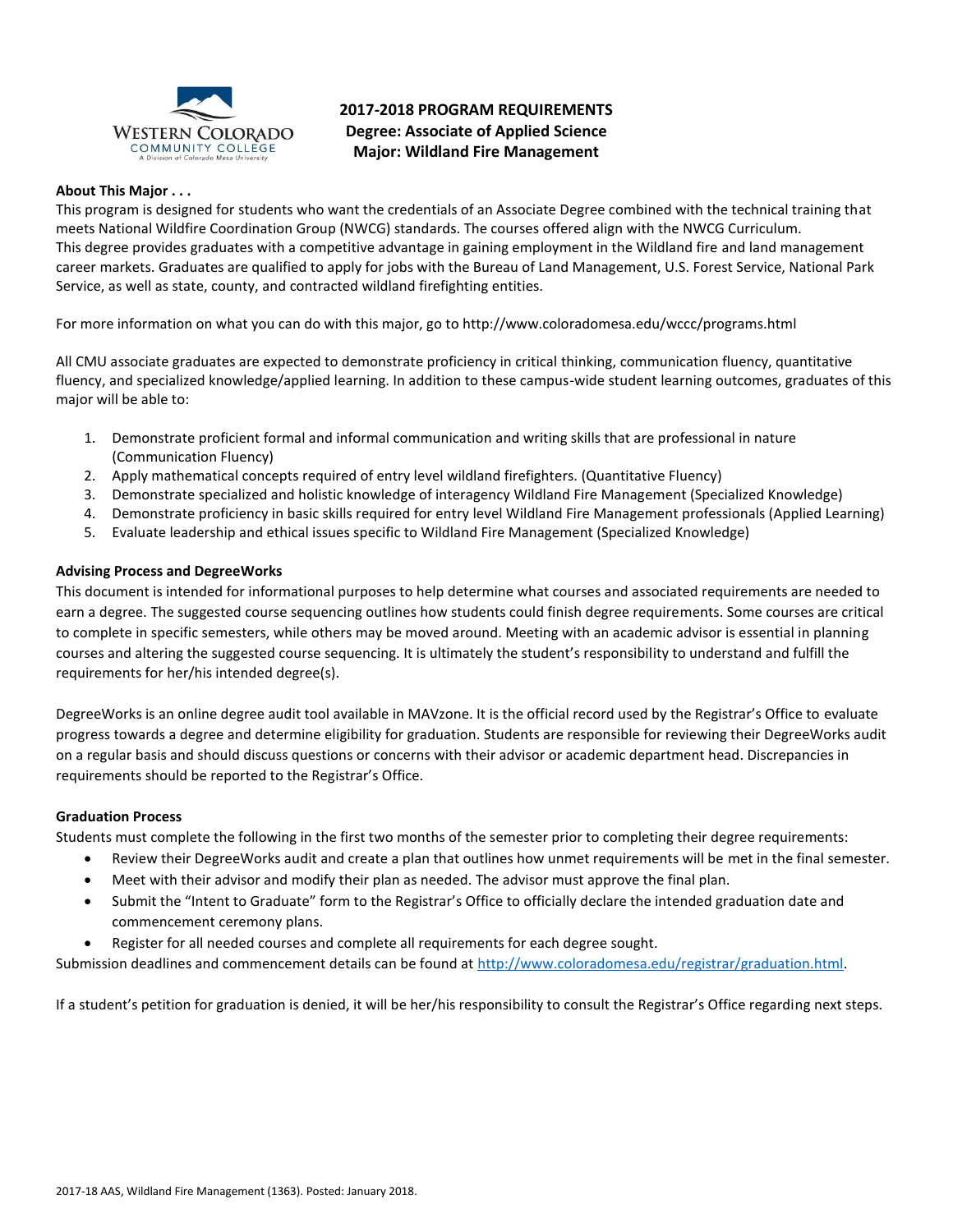# **INSTITUTIONAL DEGREE REQUIREMENTS**

The following institutional degree requirements apply to all CMU/WCCC AAS degrees. Specific programs may have different requirements that must be met in addition to institutional requirements.

- 60 semester hours minimum.
- Students must complete a minimum of 15 of the final 30 semester hours of credit at CMU/WCCC.
- 2.00 cumulative GPA or higher in all CMU/WCCC coursework.
- A course may only be used to fulfill one requirement for each degree/certificate.
- No more than six semester hours of independent study courses can be used toward the degree.
- Non-traditional credit, such as advanced placement, credit by examination, credit for prior learning, cooperative education and internships, cannot exceed 20 semester credit hours for an AAS degree.
- Pre-collegiate courses (usually numbered below 100) cannot be used for graduation.
- Capstone exit assessment/projects (e.g., Major Field Achievement Test) requirements are identified under Program-Specific Degree Requirements.
- The Catalog Year determines which program sheet and degree requirements a student must fulfill in order to graduate. Visit with your advisor or academic department to determine which catalog year and program requirements you should follow.
- See "Requirements for Undergraduate Degrees and Certificates" in the catalog for a complete list of graduation requirements.

# **PROGRAM-SPECIFIC DEGREE REQUIREMENTS**

- 61 semester hours total for the AAS, Wildland Fire Management.
- A grade of "C" or higher must be achieved in coursework toward major content area.

### **ESSENTIAL LEARNING REQUIREMENTS** (15 semester hours)

See the current catalog for a list of courses that fulfill the requirements below. If a course is an Essential Learning option and a requirement for your major, you must use it to fulfill the major requirement and make a different selection for the Essential Learning requirement.

# **Communication** (6 semester hours)

- $\Box$  ENGL 111 English Composition (3)
- $\square$  Select one of the following courses: ENGL 112 - English Composition (3) SPCH 101 - Interpersonal Communication (3) SPCH 102 - Speechmaking (3)

#### **Mathematics** (3 semester hours)

 $\Box$  MATH 108 - Technical Mathematics (4) or higher \*Note: MATH 110, MATH 113, or higher may be required for BAS and BS degrees at CMU. See next intended degree for details if continuing to baccalaureate study after completion of AAS.

#### **Other Essential Learning Core Courses** (6 semester hours)

- $\square$  Select one Social and Behavioral Sciences, History, Natural Sciences, Fine Arts or Humanities course (3)
- $\square$  Select one Social and Behavioral Sciences, History, Natural Sciences, Fine Arts or Humanities course (3)

#### **OTHER LOWER-DIVISION REQUIREMENTS**

# **Wellness Requirement** (2 semester hours)

- $\Box$  KINE 100 Health and Wellness (1)
- $\Box$  KINA 127 Physical Conditioning (1)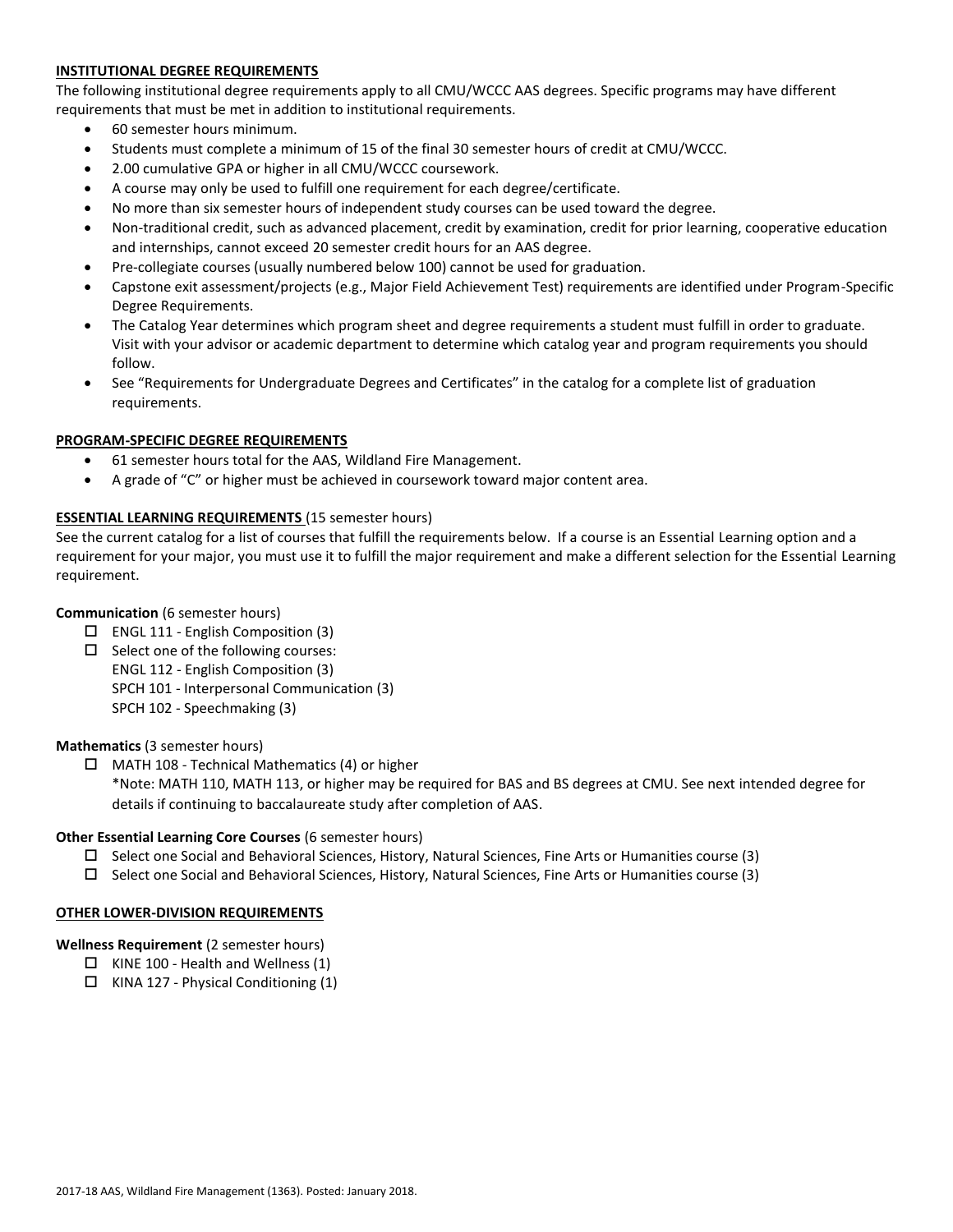#### **AAS: WILDLAND FIRE MANAGEMENT REQUIREMENTS** (44 semester hours, must earn a grade of "C" or better in each course)

**Required Courses** (29 semester hours)

- $\square$  ENVS 101 Introduction to Environmental Science (3)
- GEOL 103 Weather and Climate (3)
- GEOG 131 Cartography (3)
- $\Box$  FSWM 100 Introduction to Wildland Fire Basic Fire Guard School (4)
- $\Box$  FSWM 142 Portable Pumps and Water Use (2)
- $\Box$  FSWM 144 Fire Operations in the Wildland/Urban Interface (2)
- $\Box$  FSWM 147 Ignition Operations (2)
- FSWM 151 Basic Air Operations (1)
- $\square$  FSWM 153 Intermediate Wildland Fire Behavior (2)
- FSWM 155 Initial Attack Incident Commander/Basic Incident Command System (2)
- FSWM 156 Firefighter Type 1 & Fire Line Leadership (2)
- $\Box$  EMTS 115 Emergency Medical Responder (3)

### **Restricted Electives** (15 semester hours)

Select 15 semester hours from the following:

BIOL 107 - Principles of Plant Biology (3) BIOL 107 - Principles of Plant Biology Laboratory (1) CHEM 121 - Principles of Chemistry (4) CHEM 121L - Principles of Chemistry Laboratory (1) ENGL 219 - Introduction to Professional Writing (3) ENVS 204 - Introduction to Ecosystem Management (3) ENVS 204L - Introduction to Ecosystem Management Laboratory (1) ENVS 360 - Fire Ecology (3) ENVS 360L - Fire Ecology Laboratory (1) EMDP 211 - Introduction to Emergency Management (3) EMTS 101 - Emergency Medical Technician - Basic I (3) FSWM 103 - Expanded Dispatch Recorder (1) FSWM 141 - Introduction to Incident Information (2) FSWM 143 - Wildfire Chain Saws (2) FSWM 148 - Status/Check-in Recorder (1) FSWM 152 - Helicopter Crew Member (2) FSWM 158 - Driving for the Fire Service (2) FSWM 162 - Advanced Firefighter Position Task Book (3) FSWM 200 - Extended Attack Incident Commander (1) FSWM 205 - Introduction to Wildland Fire Behavior Calculations (2) FSWM 278 - Supervised Work Experience (3) FSWM 196 - Topics (1-3) FSWM 296 - Topics (1-3) FSWM 299 - Internship (3-8) MANG 201 - Principles of Management (3) MANG 221 - Supervisory Concepts and Practices (3) \_\_\_\_\_\_\_\_\_\_\_\_\_\_\_\_\_\_\_\_\_\_\_\_\_\_\_\_\_\_\_\_\_\_\_\_\_\_\_\_\_\_\_\_\_\_\_\_\_\_\_\_\_\_\_\_\_\_\_\_  $\Box$   $\underline{\hspace{1cm}}$   $\underline{\hspace{1cm}}$   $\underline{\hspace{1cm}}$   $\underline{\hspace{1cm}}$   $\overline{\hspace{1cm}}$   $\overline{\hspace{1cm}}$   $\overline{\hspace{1cm}}$   $\overline{\hspace{1cm}}$   $\overline{\hspace{1cm}}$   $\overline{\hspace{1cm}}$   $\overline{\hspace{1cm}}$   $\overline{\hspace{1cm}}$   $\overline{\hspace{1cm}}$   $\overline{\hspace{1cm}}$   $\overline{\hspace{1cm}}$   $\overline{\hspace{1cm}}$   $\overline{\hspace{1$  $\Box$   $\underline{\hspace{1cm}}$   $\underline{\hspace{1cm}}$   $\underline{\hspace{1cm}}$   $\underline{\hspace{1cm}}$   $\overline{\hspace{1cm}}$   $\overline{\hspace{1cm}}$   $\overline{\hspace{1cm}}$   $\overline{\hspace{1cm}}$   $\overline{\hspace{1cm}}$   $\overline{\hspace{1cm}}$   $\overline{\hspace{1cm}}$   $\overline{\hspace{1cm}}$   $\overline{\hspace{1cm}}$   $\overline{\hspace{1cm}}$   $\overline{\hspace{1cm}}$   $\overline{\hspace{1cm}}$   $\overline{\hspace{1$  \_\_\_\_\_\_\_\_\_\_\_\_\_\_\_\_\_\_\_\_\_\_\_\_\_\_\_\_\_\_\_\_\_\_\_\_\_\_\_\_\_\_\_\_\_\_\_\_\_\_\_\_\_\_\_\_\_\_\_\_ \_\_\_\_\_\_\_\_\_\_\_\_\_\_\_\_\_\_\_\_\_\_\_\_\_\_\_\_\_\_\_\_\_\_\_\_\_\_\_\_\_\_\_\_\_\_\_\_\_\_\_\_\_\_\_\_\_\_\_\_ \_\_\_\_\_\_\_\_\_\_\_\_\_\_\_\_\_\_\_\_\_\_\_\_\_\_\_\_\_\_\_\_\_\_\_\_\_\_\_\_\_\_\_\_\_\_\_\_\_\_\_\_\_\_\_\_\_\_\_\_ \_\_\_\_\_\_\_\_\_\_\_\_\_\_\_\_\_\_\_\_\_\_\_\_\_\_\_\_\_\_\_\_\_\_\_\_\_\_\_\_\_\_\_\_\_\_\_\_\_\_\_\_\_\_\_\_\_\_\_\_ \_\_\_\_\_\_\_\_\_\_\_\_\_\_\_\_\_\_\_\_\_\_\_\_\_\_\_\_\_\_\_\_\_\_\_\_\_\_\_\_\_\_\_\_\_\_\_\_\_\_\_\_\_\_\_\_\_\_\_\_ \_\_\_\_\_\_\_\_\_\_\_\_\_\_\_\_\_\_\_\_\_\_\_\_\_\_\_\_\_\_\_\_\_\_\_\_\_\_\_\_\_\_\_\_\_\_\_\_\_\_\_\_\_\_\_\_\_\_\_\_